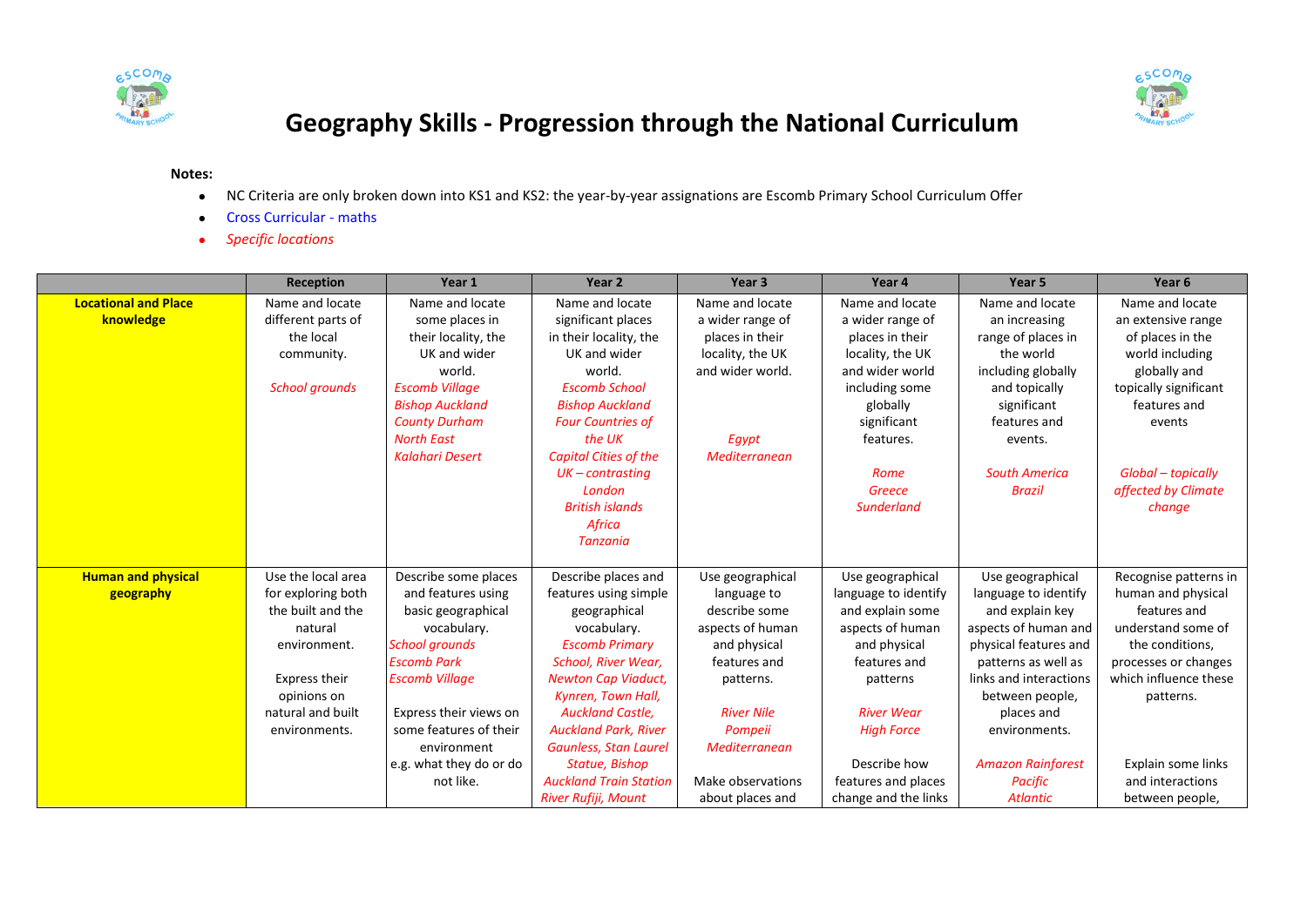|                                         |                                     |                                         | Kilimanjaro,                     | features that                             | between people and             |                                            | places and              |
|-----------------------------------------|-------------------------------------|-----------------------------------------|----------------------------------|-------------------------------------------|--------------------------------|--------------------------------------------|-------------------------|
|                                         |                                     |                                         | Ngorongoro Crater,               | change over time.                         | environments.                  |                                            | environments.           |
|                                         |                                     |                                         | Lake Victoria and the            |                                           |                                | Demonstrate                                |                         |
|                                         |                                     |                                         | Serengeti Plain.                 |                                           |                                | understanding of how                       |                         |
|                                         |                                     |                                         |                                  |                                           |                                | and why some                               |                         |
|                                         |                                     |                                         |                                  |                                           |                                | features or places are                     |                         |
|                                         |                                     |                                         | Make observations                |                                           |                                | similar or different                       |                         |
|                                         |                                     |                                         | about features that              |                                           |                                | and how and                                |                         |
|                                         |                                     |                                         | give places their<br>character.  |                                           |                                | why they change.                           |                         |
|                                         |                                     |                                         |                                  |                                           |                                |                                            |                         |
| <b>Geography Skills: Field Work</b>     | Find out about the                  | Observe and describe                    | Identify seasonal and            | Observe, record, and                      | Observe, record, and           | Observe, measure,                          | Use a range of          |
|                                         | environment by                      | daily and seasonal                      | daily weather                    | name geographical                         | explain physical and           | and record human                           | numerical and           |
|                                         | talking to people,                  | weather patterns.                       | patterns.                        | features in their local                   | human features of              | and physical features                      | quantitative skills to  |
|                                         | looking at                          |                                         |                                  | environments.                             | the environment.               | using a range of                           | analyse, interpret and  |
|                                         | photographs, simple                 | Use simple fieldwork                    | Develop simple                   |                                           |                                | methods e.g. sketch                        | present data collected  |
|                                         | maps and visiting                   | and observational                       | fieldwork and                    |                                           |                                | maps, plans, graphs,                       | from fieldwork          |
|                                         | local places                        | skills when studying                    | observational skills             |                                           |                                | and digital                                | observations,           |
|                                         |                                     | the geography of their                  | when studying the                |                                           |                                | technologies.                              | measurements and        |
|                                         |                                     | school and its grounds                  |                                  |                                           |                                |                                            | recordings.             |
|                                         |                                     |                                         | geography of their               |                                           |                                |                                            |                         |
|                                         |                                     | and the local                           | school and local                 |                                           |                                |                                            |                         |
|                                         |                                     | environment.                            | environment.                     |                                           |                                |                                            |                         |
| <b>Geography Skills: Enquiry and</b>    | Comment and ask                     | Ask and answer                          | Ask and answer simple            | Ask and answer more                       | Ask and respond to             | Ask and respond to                         | Ask and respond to      |
| Investigation                           | questions about                     | simple geographical                     | geographical questions           | searching geographical                    | more searching                 | questions that are                         | questions that are      |
|                                         | aspects of their                    | questions.                              | when investigating               | questions when                            | geographical                   | more causal e.g. Why                       | more causal e.g.        |
|                                         | familiar world                      |                                         | different places and             | investigating different                   | questions including            | is that happening in                       | What happened in        |
|                                         | such as the place                   | Describe some                           | environments.                    | places and                                | 'how?' and 'why?'              | that place? Could it                       | the past to cause       |
|                                         | where they live or                  | similarities and                        |                                  | environments.                             |                                | happen here?                               | that? How is it likely  |
|                                         | the natural world.                  | differences when                        | Describe similarities,           |                                           | Identify and describe          |                                            | to change in the        |
|                                         |                                     | studying places and                     | differences and                  | Identify similarities,<br>differences and | similarities,                  | Recognise                                  | future?                 |
|                                         | Show care and<br>concern for living | features e.g. hot<br>and cold places of | patterns<br>e.g. comparing their | patterns when                             | differences and                | geographical issues<br>affecting people in | Make predictions and    |
|                                         | things and the                      | the world                               | lives with those of              | comparing places and                      | patterns when<br>investigating | different places and                       | test simple             |
|                                         | environment.                        | (Meerkats Unit)                         | children in other places         | features.                                 | different places,              | environments.                              | hypotheses about        |
|                                         |                                     | <b>Kalahari Desert</b>                  | and environments.                |                                           | environments and               |                                            | people, places and      |
|                                         |                                     |                                         |                                  |                                           | people.                        |                                            | geographical issues.    |
| <b>Geographical Skills: Interpret a</b> | Use a range of sources              | Use a range of sources                  | Use a range of                   | Use a range of sources                    | Use a range of                 | Use a range of maps                        | Interpret a wider range |
| <b>Range of Sources of</b>              | such as simple maps,                | such as simple maps,                    | sources such as maps,            | including digital maps,                   | sources including              | and other sources of                       | of geographical         |
| <b>Geographical Information</b>         | photographs,                        | globes, atlases and                     | globes, atlases and              | atlases, globes and                       | digital and Ordnance           | geographical                               | information and maps    |
|                                         | magnifiers and visiting             | images.                                 | aerial photos to                 | satellite images to                       | Survey maps,                   | information and select                     | including scale,        |
|                                         | local places.                       |                                         | identify features and            | research and present                      | atlases, globes and            | the most appropriate                       | projections, thematic,  |
|                                         |                                     | Know that symbols                       | places as well as to             | geographical                              | satellite images to            | for a task.                                | and digital maps.       |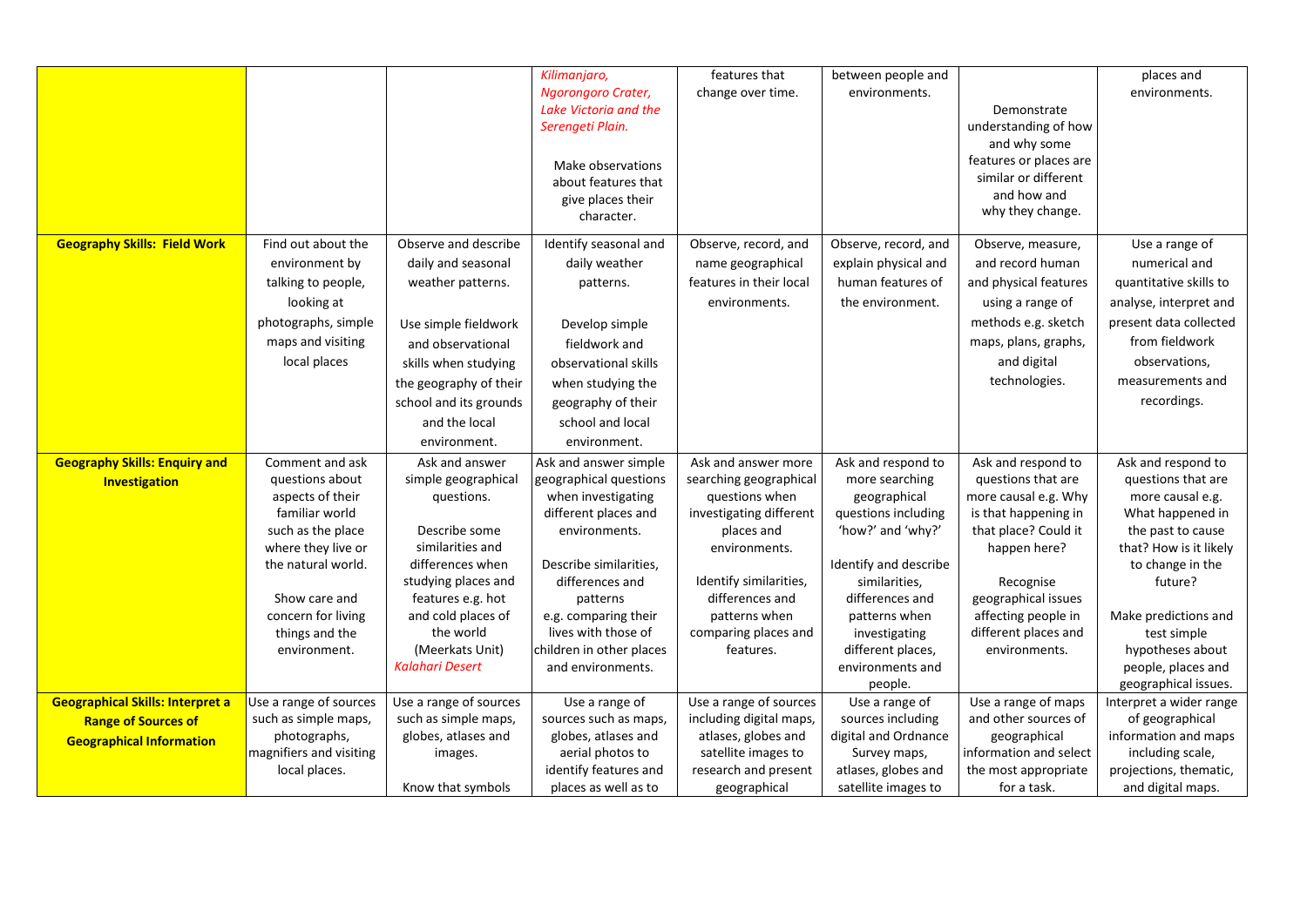|                                 |                                           | mean something on                                                                      | follow routes.                              | information.                                  | research                  | Demonstrate an                            |                                        |
|---------------------------------|-------------------------------------------|----------------------------------------------------------------------------------------|---------------------------------------------|-----------------------------------------------|---------------------------|-------------------------------------------|----------------------------------------|
|                                 |                                           | maps.                                                                                  |                                             |                                               | geographical              | understanding of the                      | Recognise an                           |
|                                 |                                           |                                                                                        | Use simple compass<br>directions as well as | Use the eight compass<br>points and recognise | information.              | difference between<br>Ordnance Survey and | increasing range of<br>Ordnance Survey |
|                                 |                                           |                                                                                        | locational and                              | some Ordnance Survey                          | Recognise Ordnance        | other maps and when                       | symbols on maps and                    |
|                                 |                                           |                                                                                        | directional language                        | symbols on maps.                              | Survey symbols on         | it is most appropriate                    | locate features using                  |
|                                 |                                           |                                                                                        | when describing                             |                                               | maps and locate           | to use each.                              | six-figure grid                        |
|                                 |                                           |                                                                                        | features and routes.                        |                                               | features using four-      |                                           | references.                            |
|                                 |                                           |                                                                                        |                                             |                                               | figure grid               |                                           |                                        |
|                                 |                                           |                                                                                        |                                             |                                               | references.               |                                           |                                        |
|                                 | Arouse                                    | Use maps and                                                                           | <b>Express views</b>                        | Express their                                 | Express their             | Express and                               | Develop their views                    |
|                                 | awareness of                              | other images to                                                                        | about the                                   | opinions on                                   | opinions on               | explain their                             | and attitudes to                       |
|                                 | features of the                           | talk about everyday                                                                    | environment                                 | environmental                                 | environmental             | opinions on                               | critically evaluate                    |
|                                 | environments in                           | life e.g. where they                                                                   | and can                                     | issues and                                    | issues and                | geographical and                          | responses to local                     |
|                                 | the setting and                           | live, journeys to                                                                      | recognise how                               | recognise how                                 | recognise that            | environmental                             | geographical issues                    |
| <b>Geographical Skills:</b>     | immediate local                           | school etc.                                                                            | people                                      | people can affect                             | other people              | issues and                                | or global issues and                   |
| <b>Communicate Geographical</b> | area. E.g. visit to<br><b>Escomb Park</b> | Draw, speak or                                                                         | sometimes<br>affect the                     | the environment<br>both positively and        | may think<br>differently. | recognise why<br>other people may         | events.                                |
| <b>Information</b>              |                                           | write about simple                                                                     | environment.                                | negatively.                                   |                           | think differently.                        | Communicate                            |
|                                 |                                           | geographical                                                                           |                                             |                                               | Communicate               |                                           | geographical                           |
|                                 |                                           | concepts such as                                                                       | Create their                                | Communicate                                   | geographical              | Choose from a                             | information using a                    |
|                                 |                                           | what they can see                                                                      | own simple                                  | geographical                                  | information               | range of methods                          | wide range of                          |
|                                 |                                           | where.                                                                                 | maps and                                    | information                                   | through a range           | e.g. digital maps,                        | methods including                      |
|                                 |                                           |                                                                                        | symbols.                                    | through a range of                            | of methods                | plans, graphs and                         | writing at                             |
|                                 |                                           |                                                                                        |                                             | methods including                             | including digital         | presentations                             | increasing length.                     |
|                                 |                                           |                                                                                        |                                             | the use of                                    | maps, plans,              | when                                      |                                        |
|                                 |                                           |                                                                                        |                                             | ICT.                                          | graphs and                | communicating                             |                                        |
|                                 |                                           |                                                                                        |                                             |                                               | presentations.            | geographical                              |                                        |
|                                 |                                           |                                                                                        |                                             |                                               |                           | information.                              |                                        |
|                                 |                                           | <b>Graphicacy (the ability to understand and use a map or graph.) Skills - MAPPING</b> |                                             |                                               |                           |                                           |                                        |
|                                 | <b>Follow simple</b>                      | Follow directions (Up,                                                                 | Follow directions (Up,                      | Use 4 compass points                          | Use 4 compass points      | Use 8 compass                             | Use 8 compass points                   |
|                                 | directions, next to,                      | down, left/right,                                                                      | down, left/right,                           | to follow/give                                | well:                     | points;                                   | confidently and                        |
|                                 | behind, under                             | forwards/backwards)                                                                    | forwards/backwards                          | directions:                                   |                           |                                           | accurately;                            |
| <b>Direction / Location</b>     | (Shape, Space,                            |                                                                                        | including NSEW to                           |                                               | Begin to use 8            | Begin to use 4 figure                     |                                        |
| Use a compass                   | Measure)                                  | Describe position,                                                                     | describe locations and                      | Use letter/no.                                | compass points;           | coordinates to locate                     | Use 4 figure co-                       |
|                                 |                                           | direction and                                                                          | routes on a map                             | coordinates to locate                         |                           | features on a map.                        | ordinates confidently                  |
|                                 | Use Beebot to                             | movement (Maths)                                                                       |                                             | features on a map.                            | Use letter/no.            |                                           | to locate features on a                |
|                                 | support positional                        |                                                                                        | Connect idea of turns                       |                                               | coordinates to locate     | Draw angles up to                         | map.                                   |
|                                 | language and                              |                                                                                        | to right angles                             | Start to use idea of                          | features on a map         | 360 degrees (Maths)                       |                                        |
|                                 |                                           |                                                                                        |                                             | degrees to measure                            | confidently.              |                                           | Begin to use 6 figure                  |
|                                 | direction (UtW-                           |                                                                                        | (Maths)                                     | turns (Maths)                                 |                           |                                           | grid refs; use latitude                |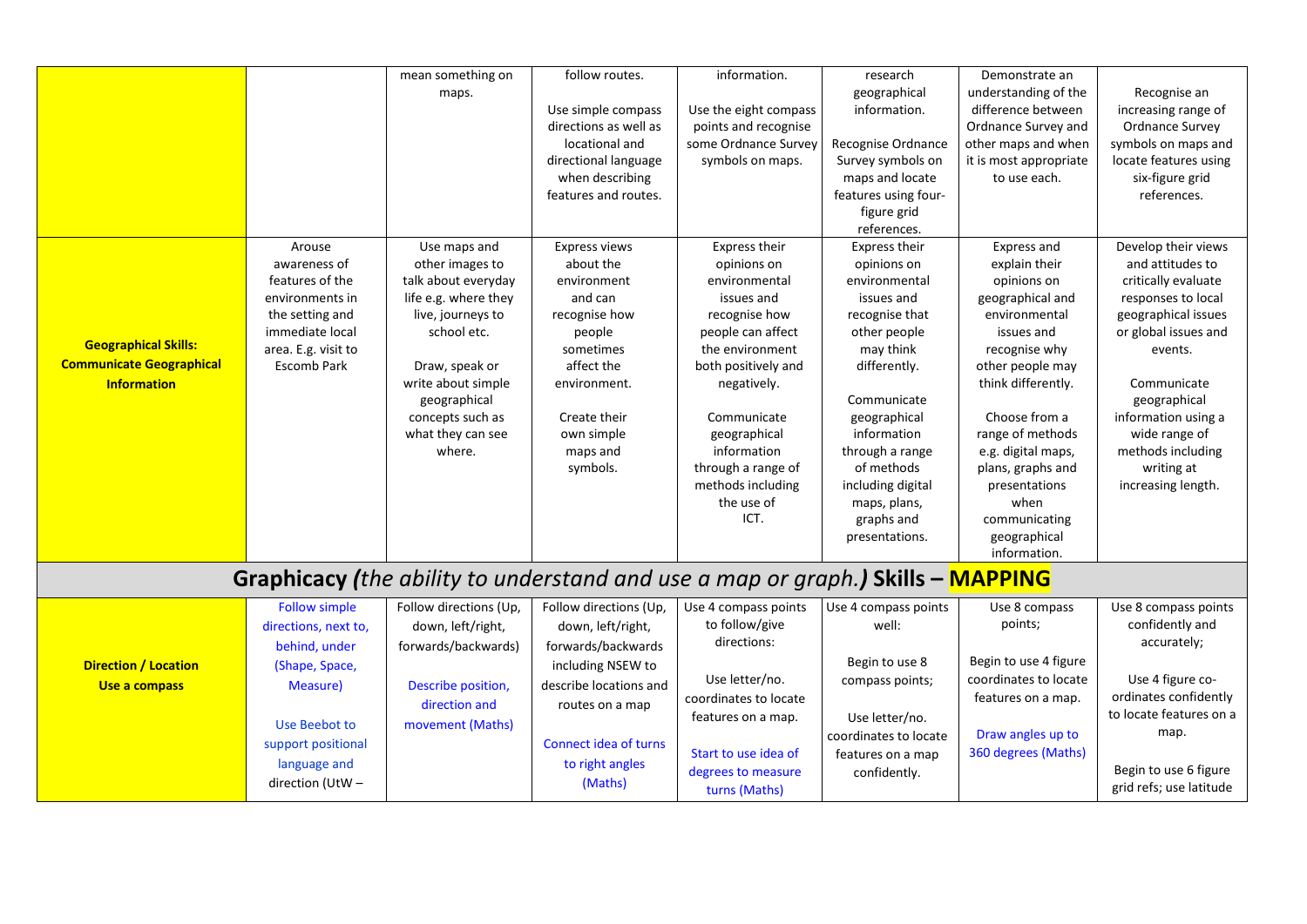|                         | Technology)            |                        |                        |                       | Use concepts of           |                       | and longitude on atlas |
|-------------------------|------------------------|------------------------|------------------------|-----------------------|---------------------------|-----------------------|------------------------|
|                         |                        |                        |                        |                       | acute/obtuse angles,      |                       | maps.                  |
|                         |                        |                        |                        |                       | i.e. increasingly turns   |                       |                        |
|                         |                        |                        |                        |                       | (Maths)                   |                       |                        |
|                         | Look at signs and      | Use own symbols on     | Begin to understand    | Know why a key is     | Know why a key is         | Draw a sketch map     | Create complex keys    |
|                         | symbols on different   | imaginary map.         | the need for a key.    | needed.               | needed.                   | using symbols and a   |                        |
| Representation          | types of maps for      |                        |                        |                       |                           | key;                  | Use/recognise OS map   |
|                         | example in school,     | Use basic symbols in a | Use and construct      | Use standard          | Begin to recognise        |                       | symbols;               |
| <b>Keys and symbols</b> | and the local          | key                    | basic symbols in a key | symbols.              | symbols on an OS          | Use/recognise OS      |                        |
|                         | community.             |                        |                        |                       | map.                      | map symbols.          | Use atlas symbols.     |
|                         |                        |                        | Recognise & Identify   | Use keys to build     |                           |                       |                        |
|                         | <b>Understand some</b> |                        | basic OS (Ordnance     | knowledge/research    | Use complex keys to       | Start to create       |                        |
|                         | basic symbols          |                        | Survey) symbols        |                       | build knowledge e.g.      | complex keys using    |                        |
|                         |                        |                        |                        | Start to understand   | making quantitative       | mathematical          |                        |
|                         |                        |                        |                        | complex keys. E.g.    | estimates based on        | concepts e.g. size of |                        |
|                         |                        |                        |                        | size of symbol for    | size of symbol            | symbol for quantity   |                        |
|                         |                        |                        |                        | quantity              |                           |                       |                        |
|                         |                        |                        |                        |                       | <b>Understand contour</b> |                       |                        |
|                         |                        |                        |                        | Start to understand   | lines                     |                       |                        |
|                         |                        |                        |                        | contour lines         |                           |                       |                        |
|                         |                        |                        |                        |                       |                           |                       |                        |
| <b>Read maps</b>        | Follow a simple map    | Follow a simple map    | Use simple grid        | Use maps (atlases,    | Use the contents          | Use maps and          | Use 6 figure grid      |
|                         | of Reception           | of school grounds      | references to locate   | globes) to locate and | and index of an           | atlases, globes and   | references confidently |
|                         | classroom and          |                        | squares on a map       | to start to describe  | atlas. Use oblique        | digital/computer      | to build knowledge     |
|                         | outdoor area           |                        | (e.g. A1, D7)          | features              | and aerial views          | mapping to locate     | when reading maps      |
|                         |                        |                        |                        |                       |                           | and describe          |                        |
|                         |                        |                        |                        |                       | Start to use 6 figure     | features on a map     | Explain how types of   |
|                         |                        |                        |                        |                       | grid references           |                       | maps give different    |
|                         |                        |                        |                        |                       |                           | Use 6 figure grid     | perspectives           |
|                         |                        |                        |                        |                       |                           | references to build   |                        |
|                         |                        |                        |                        |                       |                           | knowledge             |                        |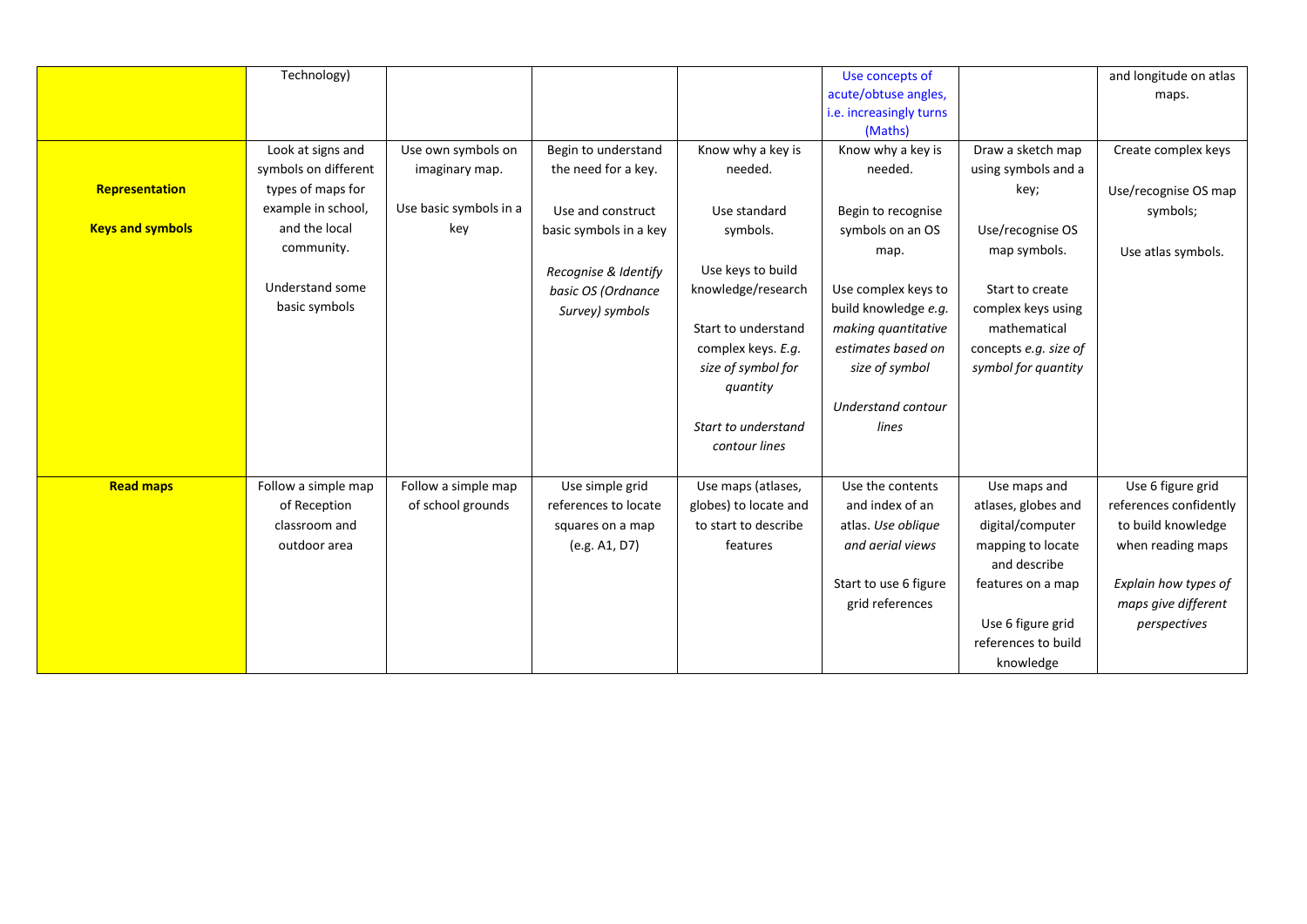|                               | Draw simple maps,      | Draw picture maps of | Devise a simple map.   | Try to make a map of   | Make a map of a      | Begin to draw a          | Draw a variety of       |
|-------------------------------|------------------------|----------------------|------------------------|------------------------|----------------------|--------------------------|-------------------------|
|                               | e.g. treasure maps,    | imaginary places and |                        | a short route          | short route          | variety of thematic      | thematic maps based     |
|                               | show routes and        | from stories.        | Draw a map of a real   | experienced, with      | experienced, with    | maps based on their      | on their own data.      |
| Draw maps / plans             | areas of interest.     |                      | or imaginary place.    | features in correct    | features in correct  | own data.                |                         |
|                               |                        | Trace around simple  | (e.g. sketch map of    | order; Try to make a   | order;               |                          | Begin to draw plans of  |
|                               |                        | map shapes to        | places in stories,     | simple scale drawing.  |                      | Create a map from        | increasing complexity.  |
|                               |                        | reproduce symbols    | school grounds)        |                        | Make a simple scale  | fieldwork                |                         |
|                               |                        |                      |                        | Start to draw to scale | drawing.             | measurements             |                         |
|                               |                        |                      |                        | (positive integer      |                      |                          |                         |
|                               |                        |                      |                        | scaling and simple     | Create a scale-bar   | Scale by simple          |                         |
|                               |                        |                      |                        | correspondence         |                      | factions(Maths)          |                         |
|                               |                        |                      |                        | (Maths)                | Draw cross sections  |                          |                         |
|                               |                        |                      |                        |                        | (harder integer      |                          |                         |
|                               |                        |                      |                        |                        | correspondence       |                          |                         |
|                               |                        |                      |                        |                        | (Maths)              |                          |                         |
| <b>Using maps</b>             | Use a simple map       | Use a simple picture | Follow a route on a    | Locate places on       | Locate places on     | Compare maps with        | Follow a short route on |
|                               | with symbols to spot   | map to move around   | map.                   | larger scale maps e.g. | large scale maps,    | aerial photographs.      | an OS map. Describe     |
|                               | features in the school | the school           |                        | map of Europe.         | (e.g. Find UK or     |                          | features shown on OS    |
|                               | grounds or in the      |                      | Use a plan view.       | Follow a route on a    | India on a globe)    | Select a map for a       | map.                    |
|                               | local community.       | Recognise that it is |                        | map with some          |                      | specific purpose.        |                         |
|                               |                        | about a place.       | Use an infant atlas to | accuracy. (e.g. whilst | Follow a route on a  | (E.g. Pick atlas to find | Locate places on a      |
|                               |                        |                      | locate places.         | orienteering)          | large scale map.     | Japan, OS map to         | world map.              |
|                               |                        |                      |                        |                        |                      | find local village.)     |                         |
|                               |                        |                      |                        |                        |                      |                          | Use atlases to find out |
|                               |                        |                      |                        |                        |                      | Begin to use atlases     | about other features of |
|                               |                        |                      |                        |                        |                      | to find out about        | places. (e.g. mountain  |
|                               |                        |                      |                        |                        |                      | other features of        | regions, weather        |
|                               |                        |                      |                        |                        |                      | places. (e.g. find       | patterns                |
|                               |                        |                      |                        |                        |                      | wettest part of the      |                         |
|                               |                        |                      |                        |                        |                      | world)                   |                         |
| <b>Digital maps</b>           | <b>Teacher shows</b>   | With support, do a   | Use digital            | Start measuring        | Accurately measure   | Use linear and area      | Use linear and area     |
|                               | images of school on    | simple location or   | technologies: zoom     | distance on digimaps   | distance, including  | measuring tools          | measuring tools         |
| <b>Digimaps</b>               | google maps.           | post-code search     | in/out on a map        |                        | non-linear distances |                          | accurately              |
| <b>Google Maps</b>            |                        | online using google  |                        | 'zoom' for a purpose   |                      | Start to use digital     |                         |
| https://www.google.co.uk/maps |                        | maps / digimaps      |                        | and example the scale  | Annotate digital     | maps (and selections     | Use careful selections  |
|                               |                        |                      | Begin to highlight and |                        | maps with markers,   | from them) at            | from digital maps to    |
|                               |                        |                      | annotate digital maps  | Annotate digital maps  | text, photographs,   | different scales, to     | illustrate points       |